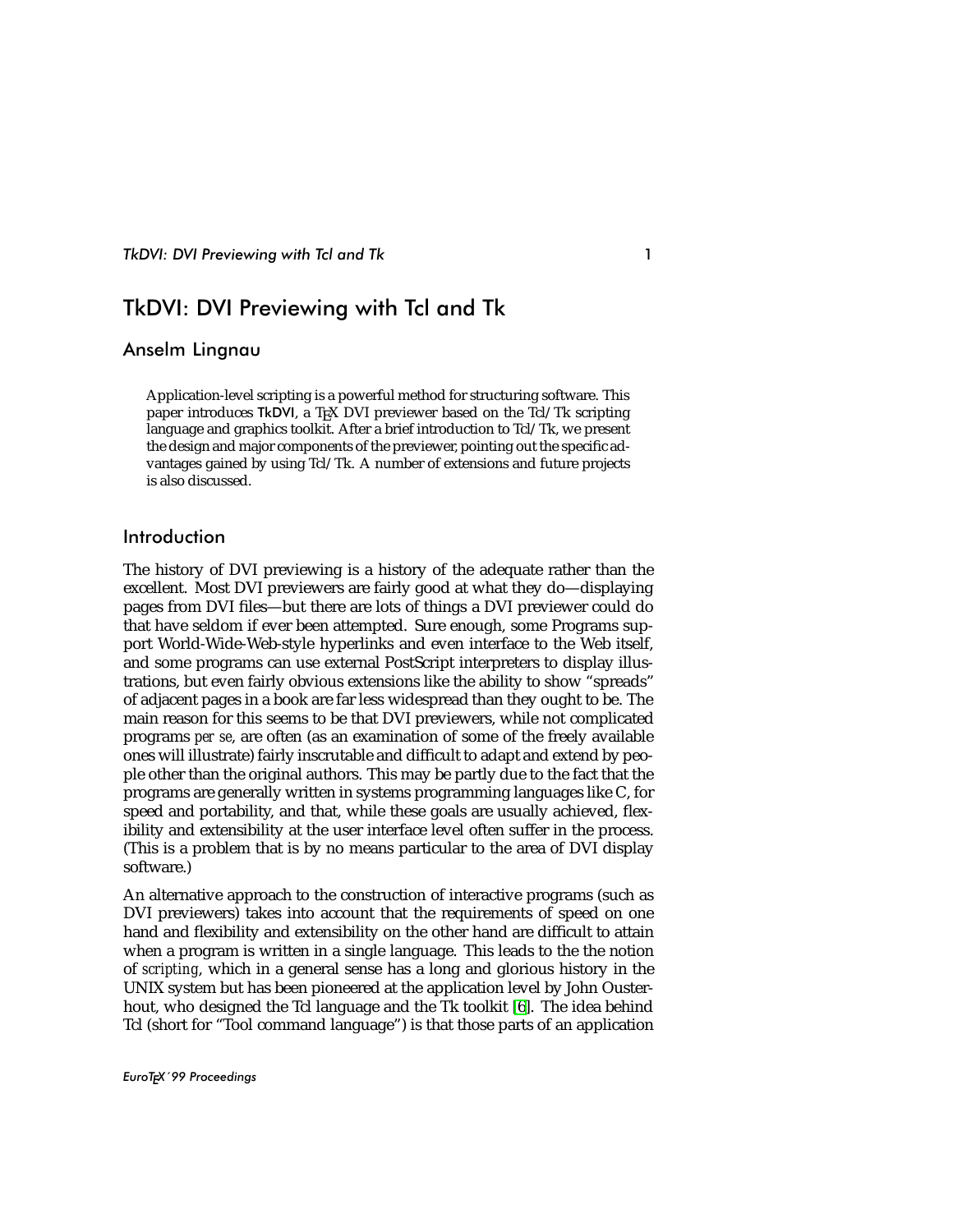that need to be fast are written in a *systems programming language* such as C, while the parts that are supposed to be flexible and extensible, such as the user interface, are built on top of the resulting "building blocks" in a *scripting language* such as Tcl. In this combination, the relative slowness of languages like Tcl does not matter because all the heavy cycles-eating work is done in a compile-to-machine-code language like C, and since the complicated aspects of the systems programming language are hidden behind the abstractions visible in the scripting language, it is easy to change and adapt the user interface at the script level.

There are various ways in which a DVI previewer can benefit from this approach. If the DVI display functions are suitably encapsulated and made available at the scripting language level, it is easy to use them as "building blocks" for more sophisticated things such as the two-page spread display mentioned above. Since many other, unrelated building blocks are available to the scripting language—for example, access to the World-Wide Web via an HTTP module—the previewer can be extended in various interesting ways with relatively little effort. Finally, the DVI material itself can be given access to the scripting language (for example via the  $\setminus$ special mechanism of T<sub>E</sub>X) to support features such as primitives for simple graphics, inclusion of graphics files, or even interactive extensions such as hyperlinks, sound and animation.

This paper introduces TkDVI, a DVI previewer based on Tcl/Tk. After a brief introduction to Tcl/Tk, we present the design and implementation of the major components of TkDVI, pointing out the specific advantages gained by using Tcl and Tk. The paper closes with an exposition of interesting future projects and ideas.

# Tcl/Tk: A Scripting Language and GUI Toolkit

The Tcl language was originally conceived as a *lingua franca* for interactive programs. Many interactive programs feature their own ad-hoc command languages, but many of these command languages are complicated, limited in expressive power and buggy. Also, their syntax differs wildly between applications. Tcl was supposed to offer a canned, lightweight but powerful command language that would be easy to integrate into other programs; this would relieve software authors from having to come up with their own command language. Tcl would also make life easier for users, who would no longer need to learn one command language per program but could concentrate on Tcl instead. Tcl is like the UNIX shell because it essentially works by substituting strings (albeit in a much saner way than most shells); it is also like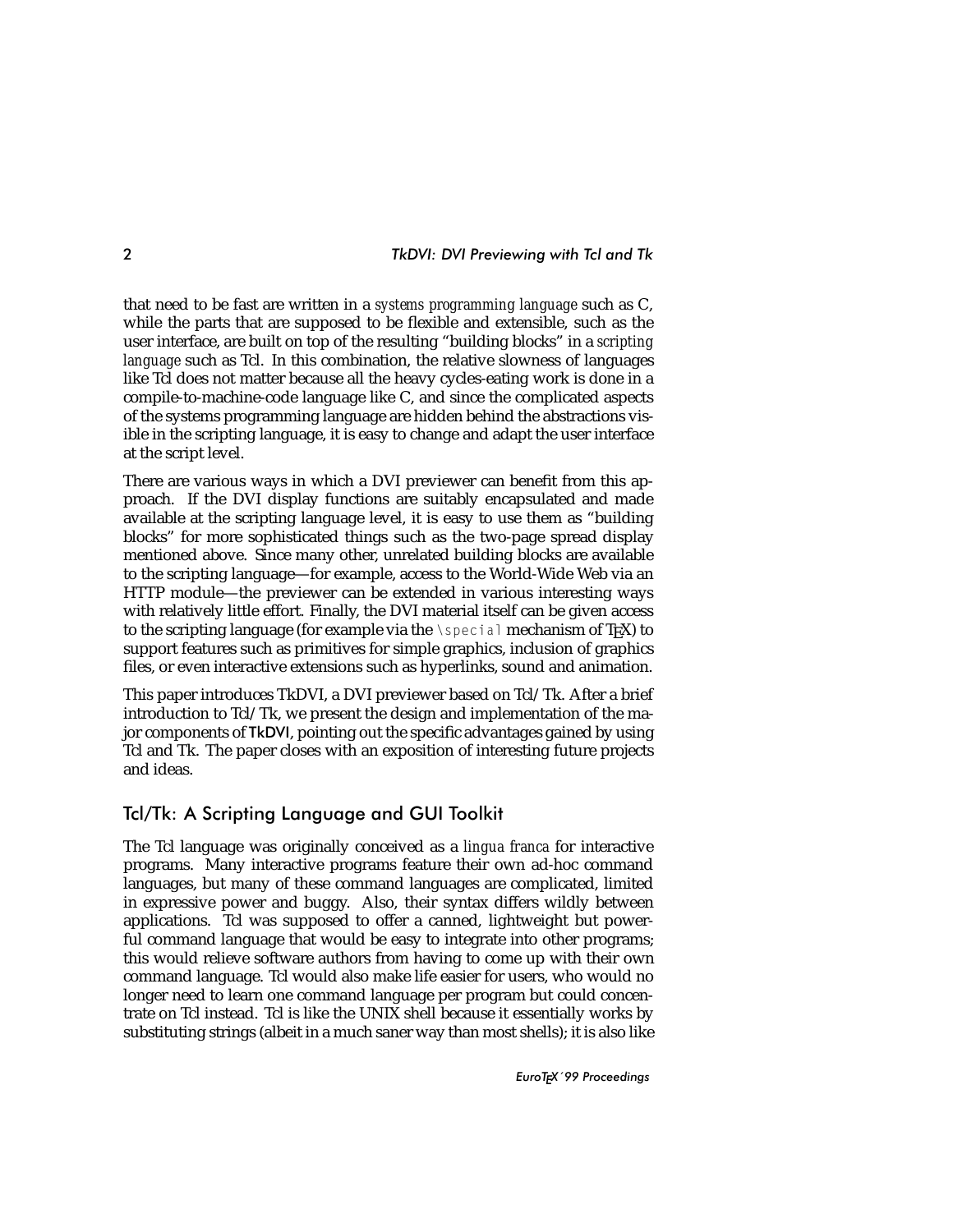LISP because the boundary between executable code and data is very fluid; and it borrows control structures and other concepts from languages like C. Tcl does not have much syntax—the basic job of the Tcl interpreter is to generate command strings by substituting variable contents and the results of other commands, parsing these strings into their constitutent "words" (which can be blocks of dependent Tcl code, like loop bodies) and looking up and executing the first word of the string as a Tcl command. Tcl commands can define their own syntax, and it is in fact possible to re-implement most Tcl control structures at the Tcl level. (Tcl has recently acquired a more sophisticated internal data representation and a byte-code compiler, which clouds this issue to a certain extent, but the basic principles remain the same.)



Figure 1: The structure of a Tcl-based application (adapted from [\[5\]](#page-13-1))

<span id="page-2-0"></span>Tcl is really a C library that can be linked into other programs. These other programs contain C code for additional Tcl commands that allow access to their specific functionality, and register these commands with the Tcl interpreter so that they can be used from within Tcl scripts. Tcl comes with a trivial "Tcl shell", which is the Tcl library together with a simple-minded main program that reads Tcl code from standard input and executes it. This is a convenient way to experiment with Tcl, and even to write applications in pure Tcl. It is also possible to extend a Tcl interpreter by dynamically loading modules written in languages like C (as well as Tcl). This inverts the original hierarchy of an application program including the Tcl library; here the Tcl shell includes application-specific code within an extension to serve as the basis of a particular application program (figure [1\)](#page-2-0).

Tk is an X11 toolkit based on the Tcl language, much like the Xt toolkit is based on the C language. It offers a number of widget classes such as but-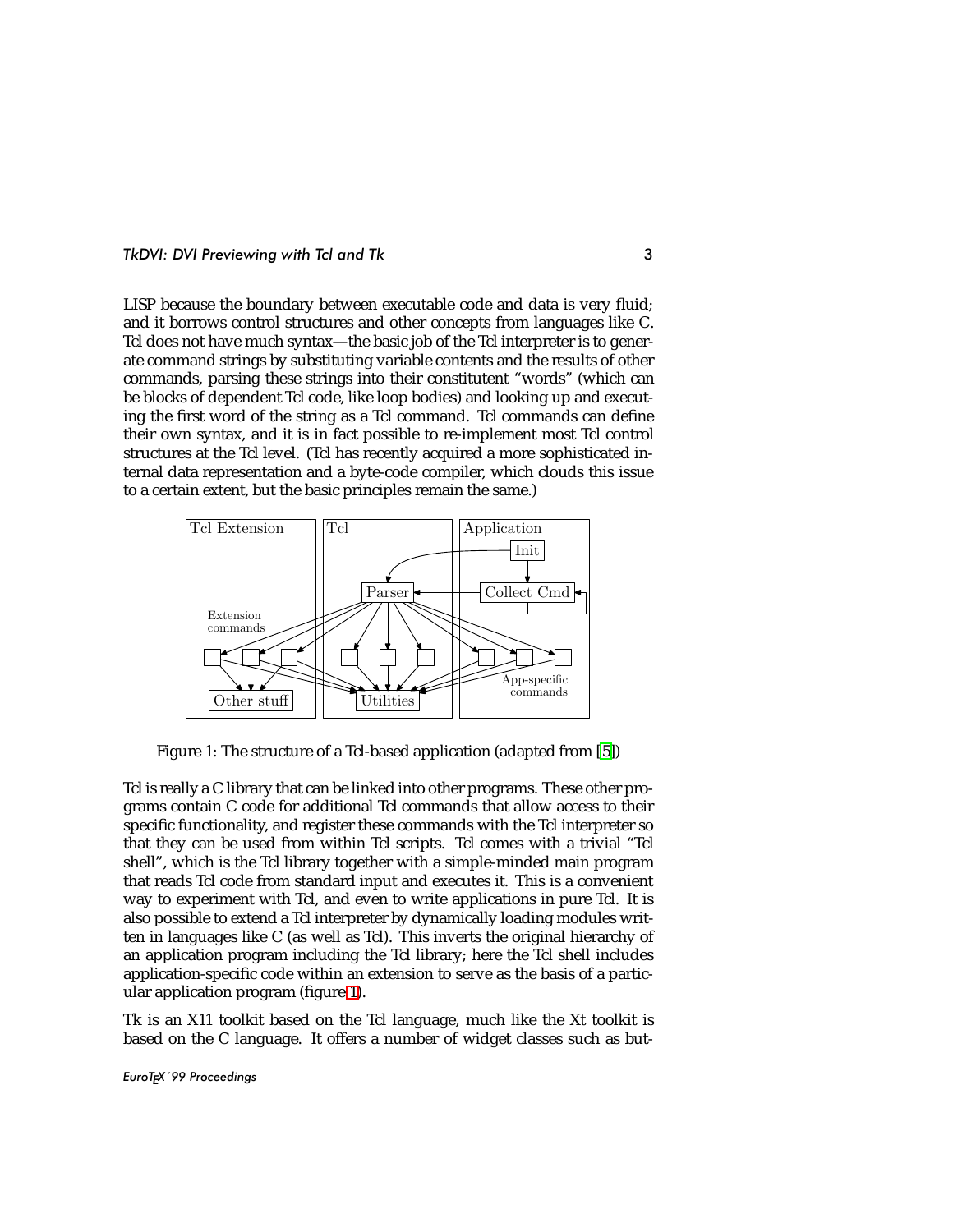tons, frames, labels, menu bars, or text entry fields, which can be configured and composed using Tcl code to form graphical user interfaces (see figure [2\)](#page-3-0). It also allows Tcl actions to be triggered by events such as mouse movement, button or key presses, and interfaces with the window manager, the X11 option database and the X selection. One of the most powerful Tk widgets is the *canvas*, which is a base for structured graphics consisting of lines, polygons, ovals, text strings, images and similar items. The graphics items displayed on a canvas can be associated with events and actions, such that, for example, a mouse click on a picture of a floppy disk will invoke a Tcl script to display the directory of the disk currently in the floppy disk drive. More widgets can be defined through C code; it is possible to build additional widgets ("megawidgets") at the Tcl level but stock Tcl/Tk doesn't (yet) offer convenient support for this.

```
#!/usr/bin/wish
label .1 -text {Hello Tcl/Tk world!} -background white
button .b -text {Exit} -command exit
pack .l .b -side top
                       - -M tkext.tcl \|\cdot\| \timesHello Tcl/Tk world!
                                Exit
```
<span id="page-3-0"></span>Figure 2: A simple Tcl/Tk program and its output

In addition to the Tcl shell, there is a similar program called wish ("window shell"), which is a Tcl shell that includes Tk. Even more than the Tcl shell, this has been used as the substrate for complete GUI applications. Of course, like the Tcl shell, wish can be extended through Tcl or dynamically-loaded binary modules.

There are literally hundreds of extensions and additions to Tcl and/or Tk, ranging from simple additional commands to support for networking protocols such as HTTP or FTP and environments for object-oriented programming or libraries of additional Tk widgets. Tcl/Tk has been ported to Microsoft Windows and the Apple Macintosh, but for the purposes of this paper it is convenient to think of Tk as an X11 toolkit. Also, various other programming languages such as Perl and Python have adopted Tk as their GUI.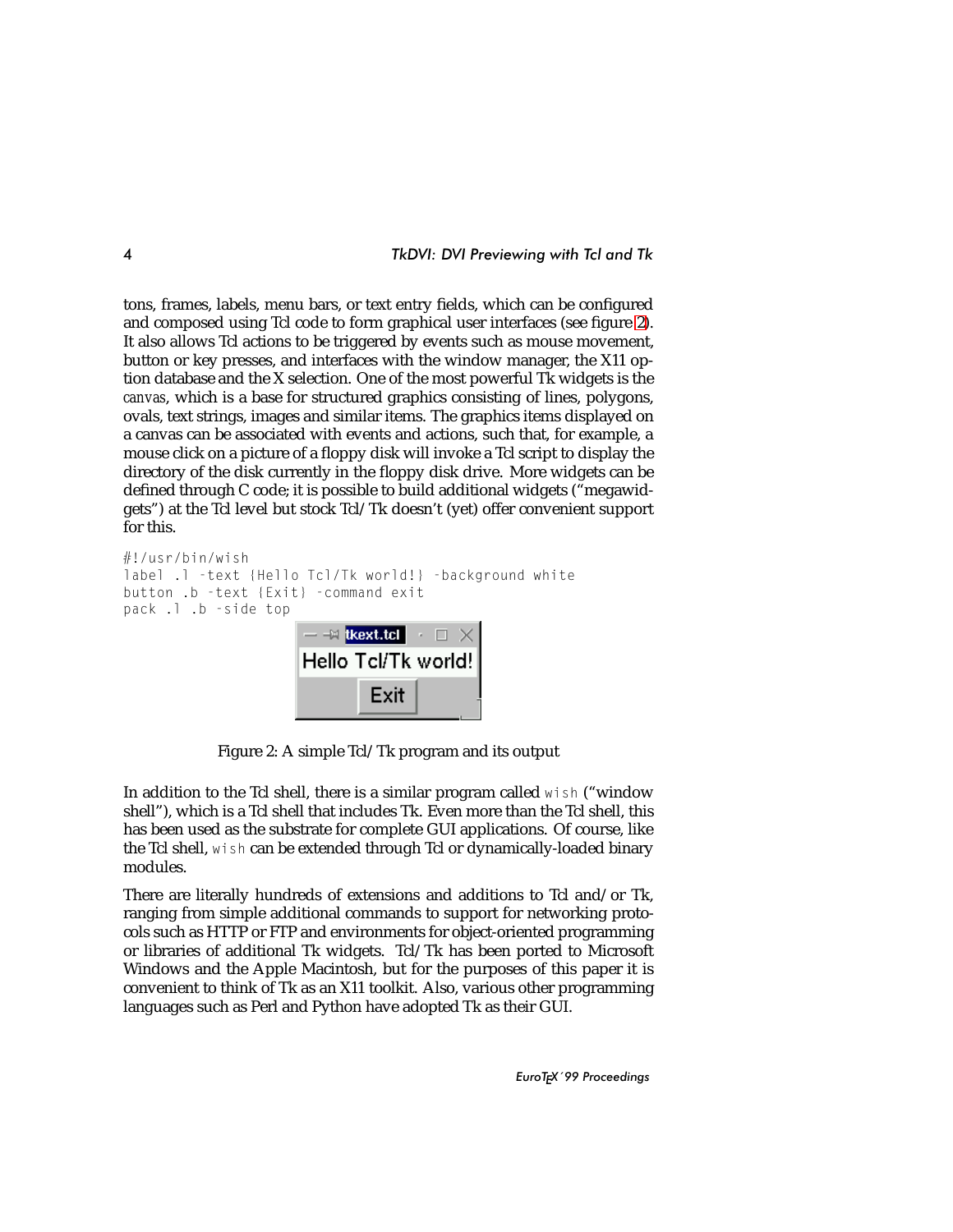## The Tk Image Model

Since version 4.0, Tk contains a powerful mechanism to deal with *images* such as bitmaps or photorealistic graphics. In Tk, images can be displayed within various classes of widgets, such as buttons, labels and most notably the canvas widget. Figure [3](#page-4-0) gives an overview of the Tk image model. Images are created using the image command, which takes as parameters the desired *image type* (in stock Tk, either bitmap for black-and-white images or photo for color images with dithering) as well as further information specific to the image type such as the size, the image format and the data source (a file or memory object). The result of the image command is the name of another, new command constructed by Tk which allows access and reconfiguration of the image. For example, photo images can be built up from pieces, copied partly or as a whole, with or without scaling or subsampling, individual pixels can be changed, the image data can be written to a file and so on. This image name is also used to refer the image from other widgets, e. g., button .b -image foo would make button. b contain the Tk image called foo. A given image can be used by various Tk widgets at the same time.



<span id="page-4-0"></span>Figure 3: The Tk Image Model

At the C level, general information about an image (such as the configuration options specified when the image was created) are contained in an *image master* structure. For each occurrence of an image in a widget, there is also an *image instance* structure which keeps track of the widget- or display-specific aspects of the image, like colors or graphics contexts. It is possible to define new Tk image types by specifying a set of C functions which will be used by Tk when an image is about to be created, deleted, reconfigured, used by a widget and so on. Stock Tcl/Tk supports photo images in GIF and PNM formats as well as bitmap items in X11 bitmap format, but there is an extension by Jan Nijtmans called Img [\[4\]](#page-13-2) which adds support for most common image formats such as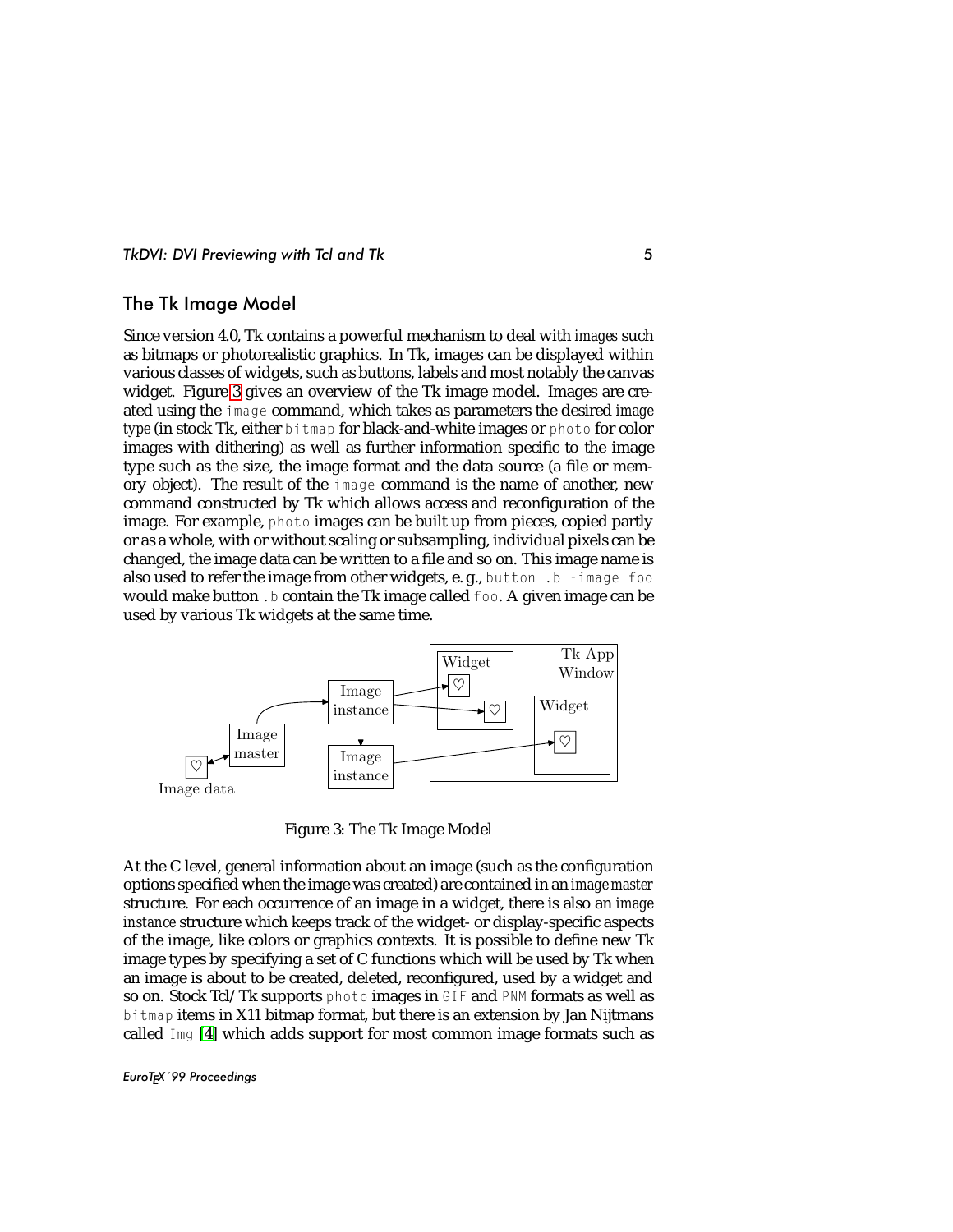

TIFF, JPEG, XPM or even PostScript (by calling out to an external PostScript interpreter such as Ghostscript).

# The Architecture of TkDVI

The main goal behind the TkDVI project is to provide not only a state-of-the-art T<sub>E</sub>X previewer for UNIX systems, but also a flexible platform for experiments with DVI previewing in general. The DVI-handling functionality should be packaged in a manner that would make it usable not only by the TkDVI program, but by other Tcl/Tk programs that want to handle DVI files (one might imagine a World-Wide Web browser offering transparent support for both HTML and DVI documents). It would be even better if the basic functionality could be made available in a library that would not rely on direct help from Tcl, in order to be usable with other programming languages as well. For example, Tk is popular as a graphics toolkit for other languages such as Perl, Python or Scheme, and the design of the DVI-handling code in TkDVI should not preclude its use with Tk in a non-Tcl environment.



<span id="page-5-0"></span>Figure 4: Main functional units within TkDVI. The arrows denote the direction of procedure calls.

The main functional units within TkDVI (see figure [4\)](#page-5-0) consist of a DVI file handler, a DVI code handler, a DVI code interpreter, the font subsystem and a renderer which is specific to the targeted graphics system. The DVI file handler is responsible for loading DVI files and making their content accessible to the DVI code handler. The DVI code handler, on the other hand, locates individual pages within a glob of DVI code (usually, but not restricted to, the content of a DVI file) and exports an interface for finding particular pages by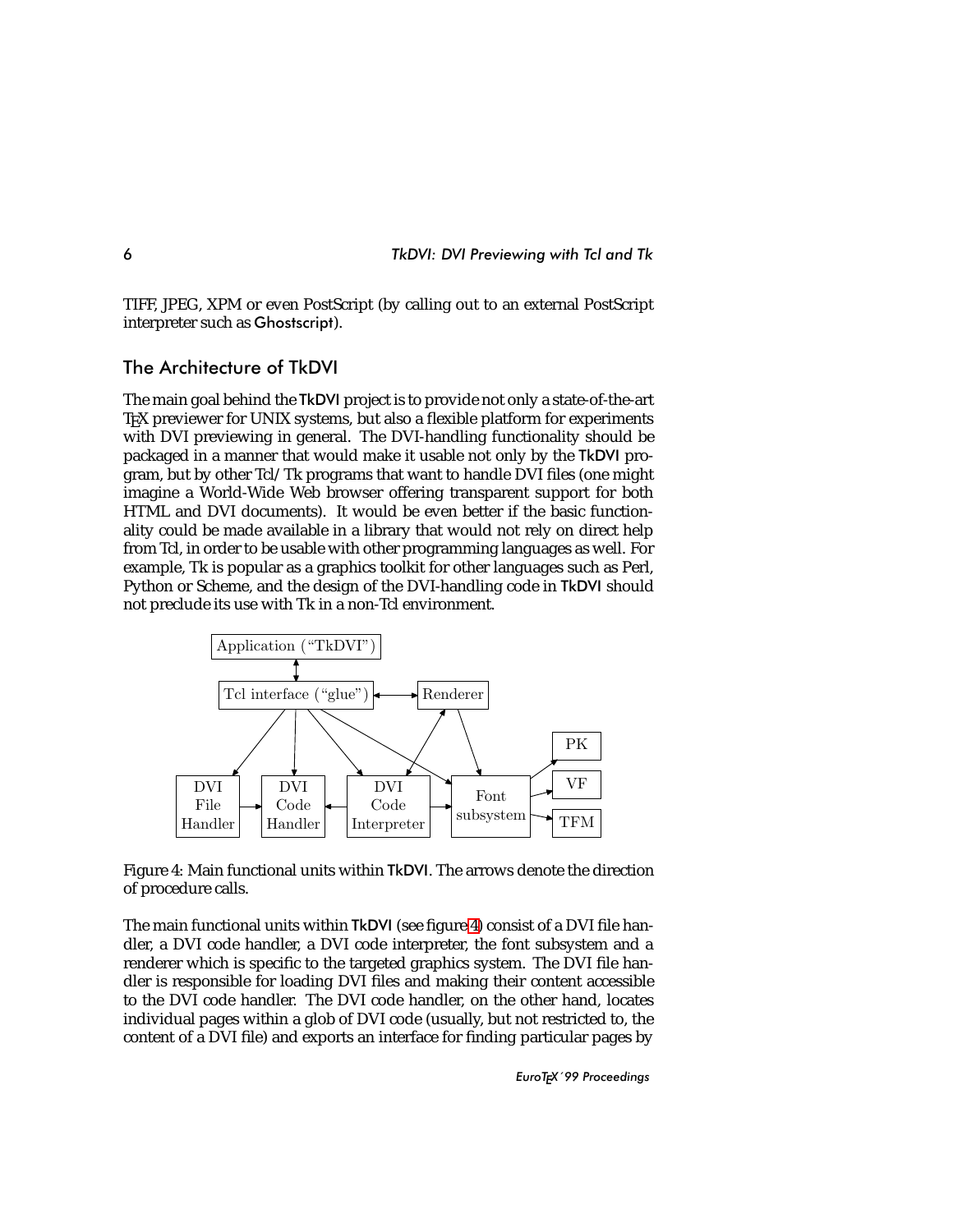page number. This in turn is used by the DVI code interpreter, which parses and executes DVI code and calls user-specified routines to deal with positioning glyphs and rules on a page and executing \special commands. The DVI code interpreter calls the font subsystem to obtain the metric information for rendering glyphs; the font subsystem also supplies glyph bitmaps and metrics to the rendering system. All these subsystems—file handler, code handler and code interpreter—are designed to support multiple instances of files, code and interpreters. This makes it easy to display multiple pages from multiple DVI files in multiple windows. The font subsystem maintains a pool of loaded fonts which can be shared between DVI interpreters, thus a font that is used in several different DVI files needs to be loaded in memory only once.

The rendering subsystem's task is to display glyphs and rules at appropriate positions on the page, and to interpret \special commands found in the DVI file. All the knowledge of the output device is encapsulated here. TkDVI's renderer is, of course, designed with Tk and X11 in mind, but it would be straightforward to re-target it to a different graphics system or use the underlying functionality as the basis for a printer driver.

For most of the DVI-handling subsystems there is "glue code" to make their functionality available to Tcl programs. This is necessary to connect TkDVI's user interface—which is written in Tcl—to the actual DVI-handling code, but another important aspect of this is to be able to exercise the various parts together and in isolation for debugging. Tcl contains support for regression testing, and one of the goals of TkDVI is to allow extensive automatic testing of the DVI-handling parts. Therefore there are various Tcl commands and subcommands that allow examination and consistency checks of the internal C language datastructures. TkDVI comes with a regression test suite which is unfortunately not as complete as it could be, but is a great boon even in its current state.

## The Implementation of TkDVI

#### **Overview**

From the implementation point of view, TkDVI can be divided into two parts: the user interface (in Tcl) and the underlying DVI machinery (in the C language). The latter can be further subdivided into the actual DVI-handling code and the Tcl-specific interface code (figure [5\)](#page-7-0). We will examine the various subsystems outlined in the previous section one after the other, and point out some of the peculiarities and implementation decisions underlying each.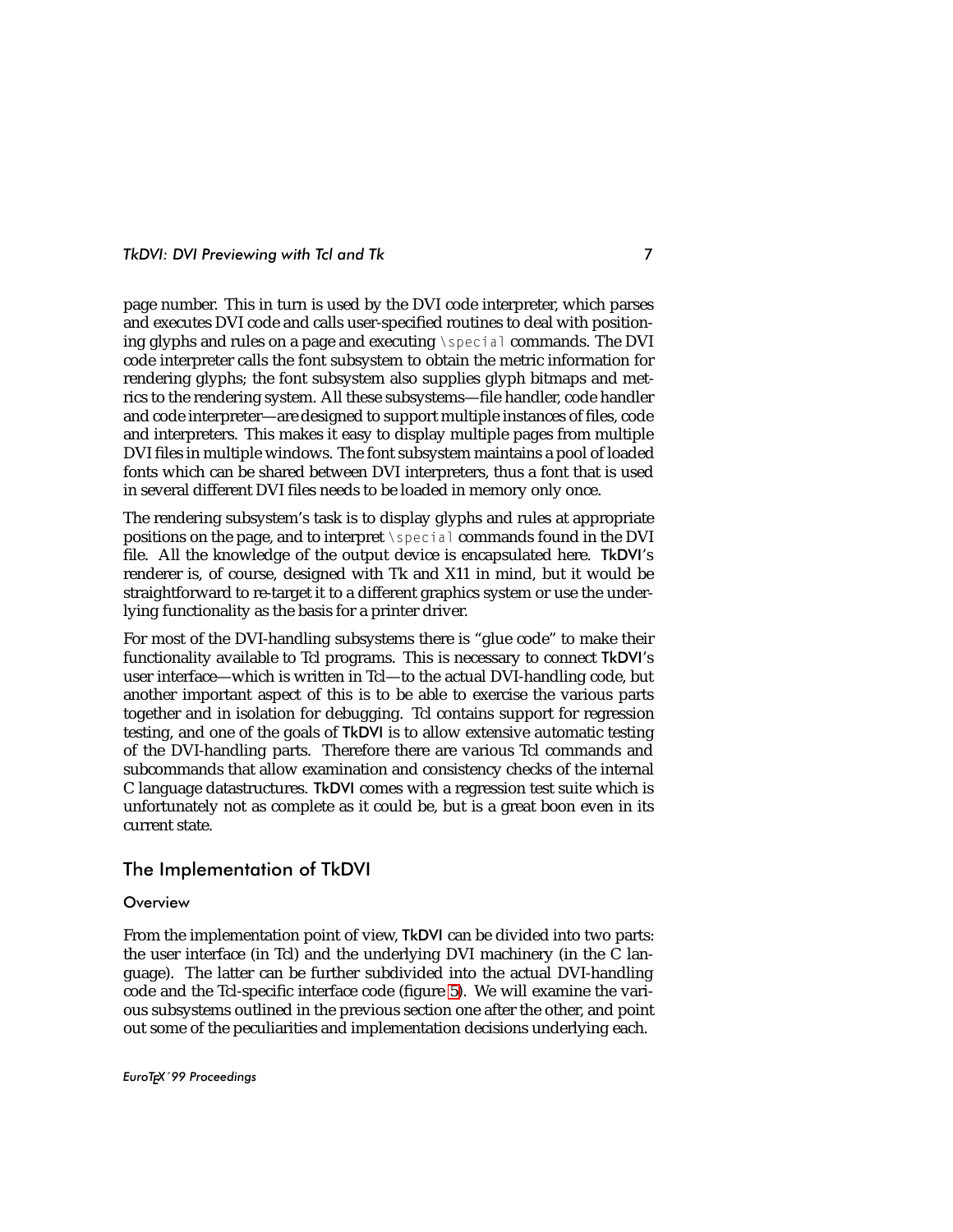| wish                                          | Application ("TkDVI")           |  |             |    |                   |     |  | Tcl         |
|-----------------------------------------------|---------------------------------|--|-------------|----|-------------------|-----|--|-------------|
| Tcl<br>extension<br>(dynamically<br>loadable) | Tcl interface ("glue")          |  |             |    | Renderer          |     |  | Tcl-aware C |
|                                               | DVI<br>DVI<br>Code<br>File      |  | DVI<br>Code |    | Font<br>subsystem |     |  | (library)   |
|                                               | Handler   Handler   Interpreter |  |             | PК | VF                | TFM |  |             |

<span id="page-7-0"></span>Figure 5: Implementation structure of TkDVI

### The DVI File and Code Handlers

TkDVI draws a distinction between *DVI files* and *DVI interpreters*. In particular, more than one DVI interpreter can work on the same DVI file, which is necessary to be able to display the same file several times without having to load it into memory more than once. TkDVI makes a further distinction between *DVI files* and *DVI code*, where a DVI file is viewed mostly as an unstructured chunk of bytes, and "DVI code" is an abstraction that knows about individual pages, the *num* and *den* metric parameters and so on. This separation is not strictly necessary for the operation of TkDVI, but it takes into account the notion that DVI code does not necessarily come from a DVI file. For example, it would be possible to use TkDVI as part of a near-WYSIWYG TFX implementation where a T<sub>F</sub>X compiler and previewer are more tightly coupled as usual, or to use TkDVI as a back-end for a simple interactive word processor based on TEX fonts.

The most important aspect of the DVI file handler is a function which is responsible for loading a file by name. Since it is possible to access the same file several times, the function checks whether the file is already open and, if this is the case, returns a new reference to it without opening it a second time. For efficiency, on systems that support the mmap() system call, the DVI file is mapped directly into the TkDVI process's virtual address space. It can then be treated as a big random-access array of bytes, which is much more convenient than reading it byte-wise and seeking back and forth on the file. TkDVI also keeps track of when a file was loaded, in order to be able to find out if the file has been updated (e.g., by a T<sub>E</sub>X run) and to reload the file contents if necessary. There is a callback mechanism to notify users of the file in this case—for example, if pages from the file are currently being displayed they need to be re-rendered. There is also (among other things) a function that "closes" a DVI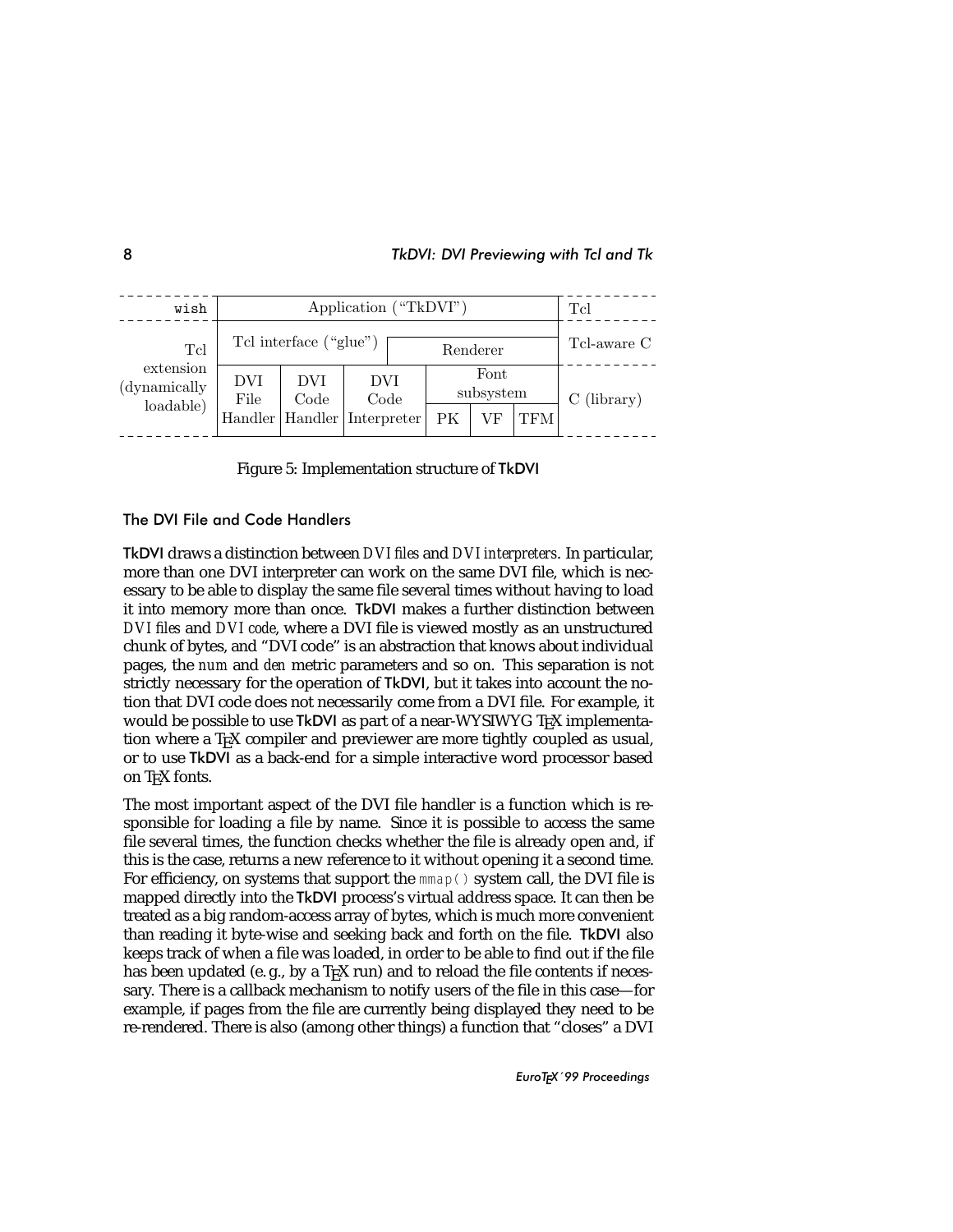file; the file is only removed from memory when it has been closed as many times as it was loaded before.

Activities beyond making the DVI file contents accessible are left to the DVI code handler. The DVI code handler is usually invoked after a DVI file has been opened. It locates individual pages in the file and pre-scans the file for font definitions and \special commands (see below). It is important to note that the code is scanned from the front, so the mechanism can deal with DVI files that have not yet been completely written out. (The current Web2C TFX implementation contains a largely-undocumented facility for using a socket to pass DVI output to another program [\[2\]](#page-13-3); since it is simple to write socket servers in Tcl this will be investigated further in due course.) During the pre-scan, the DVI code handler constructs a "page table" which allows random access to every page according to its absolute position in the sequence of pages that makes up the DVI file. It also translates from TEX page numbers as found in the DVI file to absolute page numbers; this is important since  $T_F X$ page numbers are not necessarily unique in a file.

#### The DVI Interpreter

A DVI interpreter operates on pages of DVI code as furnished by the DVI code handler. It is usually called from the renderer (see below) whenever a DVI page must be displayed, for example because the content of a window needs to be refreshed or updated. The DVI interpreter serves as a "virtual machine" that executes DVI operation codes for movement, placing of glyphs and rules and so on. Its main task is to keep track of the current position on the page both in terms of DVI dimensions (usually  $T<sub>F</sub>X$  "scaled points"— 1/65536 of a T<sub>E</sub>X pt) and in terms of pixel positions of the output device; the more difficult job of actually rendering glyphs and rules is delegated back to the renderer by means of callback functions. To handle some DVI opcodes, the DVI interpreter needs font metrics, which it obtains from the font subsystem; it uses the canonical algorithm [\[3\]](#page-13-4) to avoid pixel position rounding errors when displaying sequences of glyphs. Virtual fonts, which are essentially DVI code "macros", are implemented by recursive calls to the DVI interpreter from within itself.

#### The Font Subsystem

Both the DVI interpreter and the renderer need access to font information. While the DVI interpreter uses the width of glyphs for position updates, the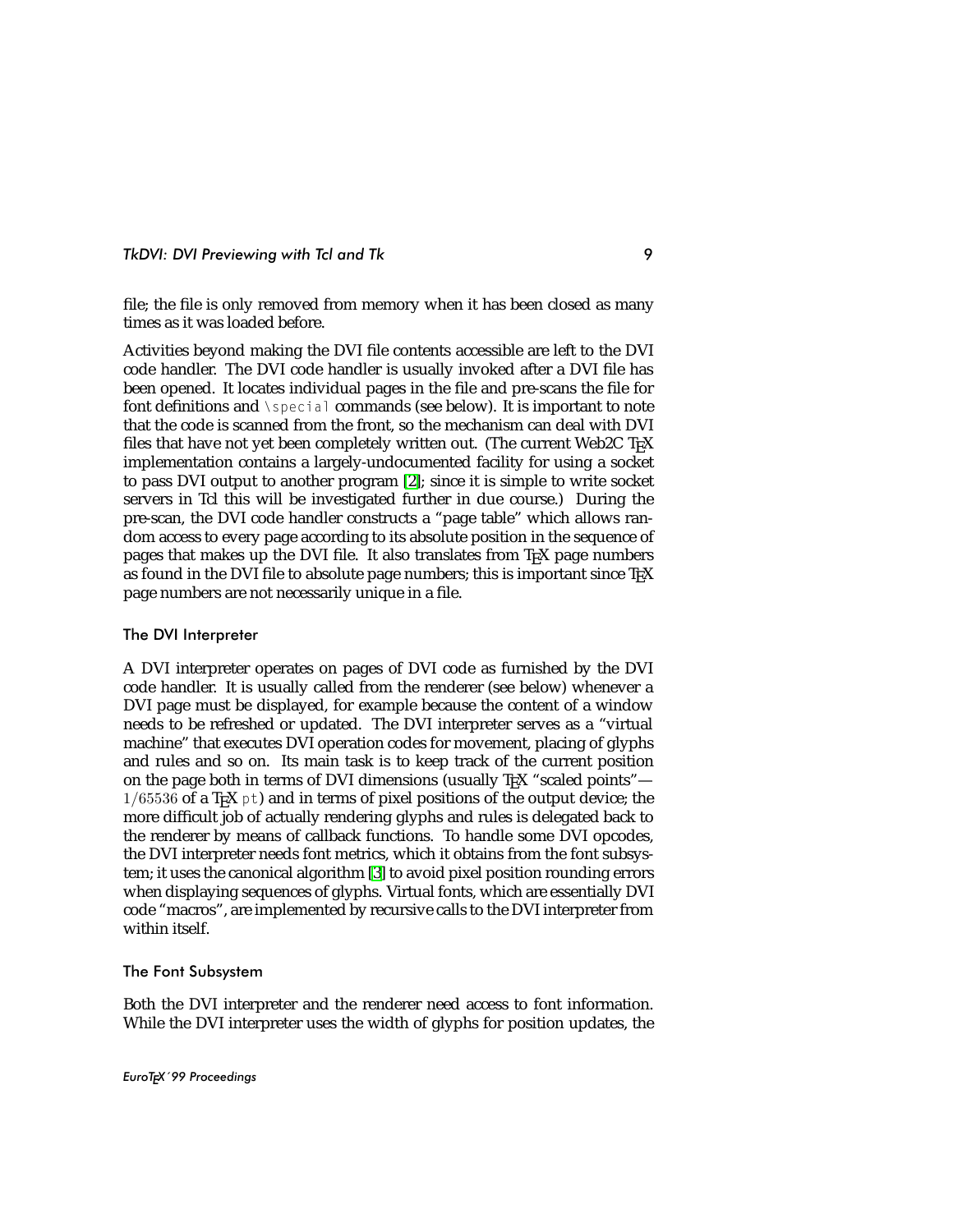renderer must be able to construct the actual glyphs in order to display them on the page. The TkDVI font subsystem maintains a "font repository" which is capable of holding different types of fonts at different resolution and making metrics and glyph information available to other parts of the code. Currently, TkDVI supports  $PK$  fonts and virtual fonts directly; it can read T<sub>E</sub>X font metric (TFM) files to obtain correct positioning if a needed font is not available. The font subsystem is designed to be extensible, so it would not be difficult in principle to support other font formats such as GF or TrueType; the only condition is that there must be some means of converting the external font representation to a bitmap, which can then be passed to the renderer. As with DVI files, the same font can be used simultaneously by many DVI interpreters working from a single copy in memory. The font subsystem uses the standard "Kpathsea" library [\[1\]](#page-13-5) to locate font files in the file system according to a specification of the output device's resolution and METAFONT mode.

### The Renderer

DVI support for Tk can be implemented in two different ways. The more obvious method uses a "DVI widget", which is similar to other Tk widgets such as the button, text or canvas widgets in that it occupies an X11 window of its own as a first-class member of a Tk interface. (This approach was used in a former prototype of TkDVI.) Another possibility is to implement DVI support as a Tk *image type* as discussed above. In this method, DVI pages do not appear as widgets but can be included in all Tk widgets where a Tk image is allowed, such as the button, label, or, most notably, the canvas widget. The main advantage of this approach is that several DVI pages can share the same canvas, and can also be mixed with the more usual canvas features such as structured graphics items, other images or even full-blown Tk widgets. For example, it is possible to embed forms or interactive graphs in a DVI page.

The TkDVI renderer is based on boilerplate code from the Tk distribution and implements both a set of data structures and callback functions required by Tk for the management of an image type and another set of callback functions for use by the underlying DVI interpreter. Each DVI image "master" has an associated DVI interpreter and a "current page" which it displays, possibly in multiple different windows at the same time. The current page number can be queried and changed from Tcl to allow paging back and forth in the DVI code. The TkDVI renderer works in a manner similar to the popular xdvi previewer; it uses comparatively high-resolution fonts—normally fonts for a 600-dpi laser printer—internally but scales the glyphs down for display by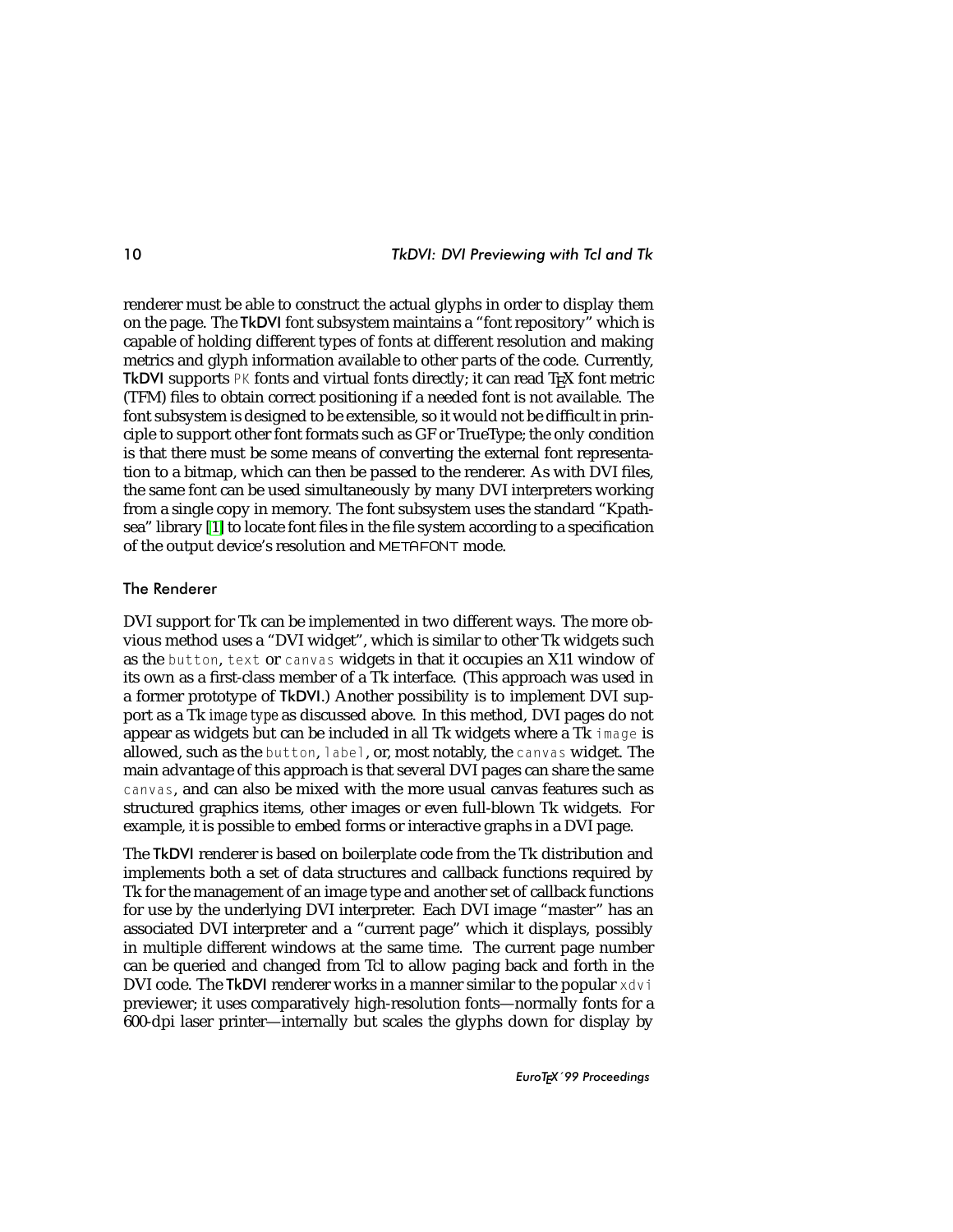an arbitrary integer scaling factor. Anti-aliasing is employed to improve the quality of the scaled glyphs.

The User Interface



Figure 6: The TkDVI User Interface: Single-page mode (left), Overview mode (right)

The previous sections all dealt with the basic machinery necessary to handle DVI files and fonts and to render DVI material to an X11 device. What is still missing is a discussion of how this is all brought together to form a program that people can use. In a Tcl/Tk application, this is done through a user interface written in Tcl, which uses the groundwork laid in the C language code. It is important to note that the current TkDVI user interface is merely one possibility out of many; it would, for example, be straightforward to build a  $x\,dy$  ilike user interface.

TkDVI's user interface is patterned loosely on the gv Ghostscript front-end by Johannes Plass [\[8\]](#page-14-0). For example, it sports a "page selector" that displays a document's page numbers and lets the user jump to any page by clicking on its number with the mouse. It is also possible to select individual pages for printing using dvips. A DVI image is displayed in a big window and can be scrolled either by means of scroll bars or by directly dragging the window contents. A mouse button pops up a "magnifier" similar to that in  $x \, dy$ , so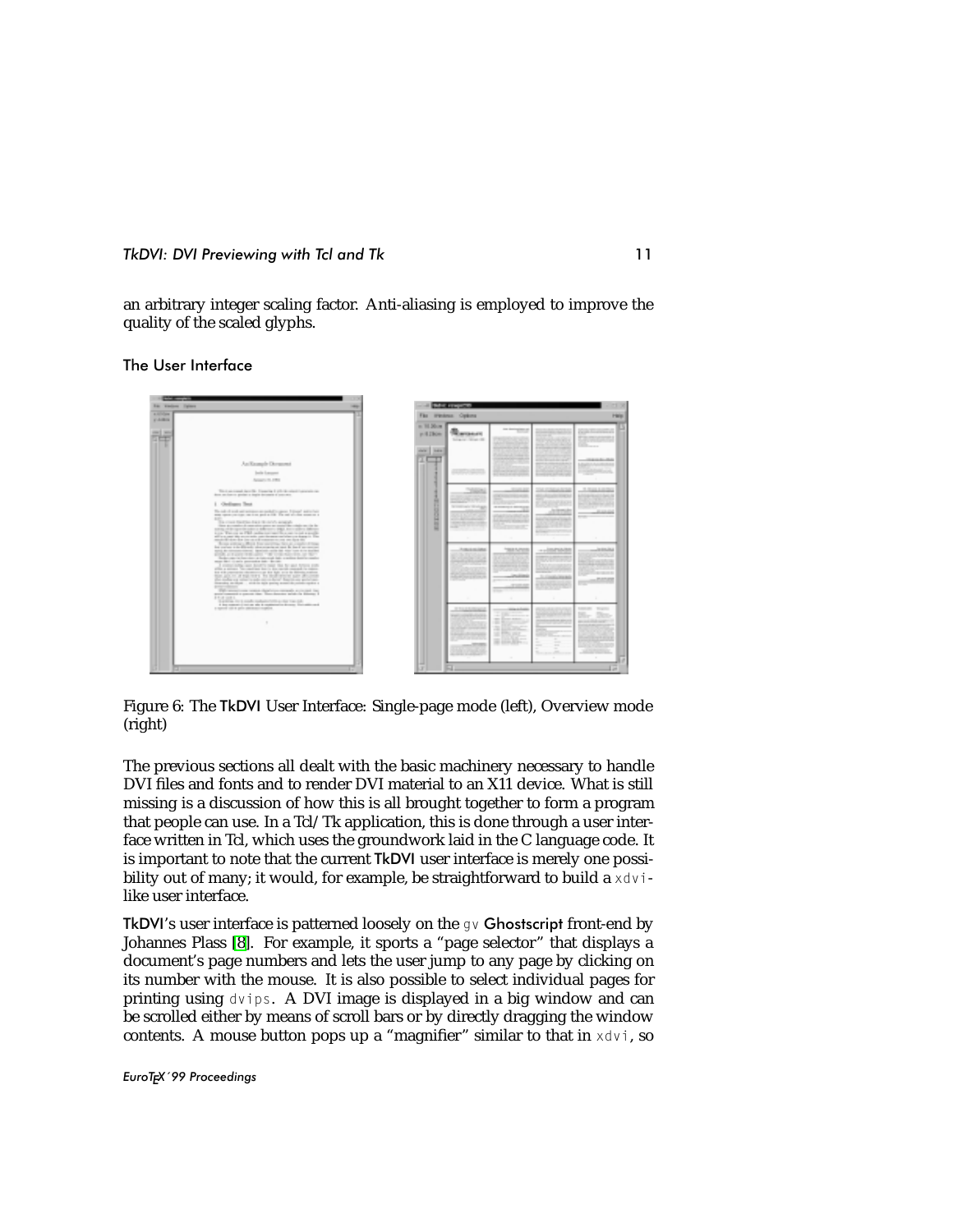part of the page can be examined more closely; various sizes of magnifier are accessible by holding the Shift or Control keys when the button is pressed. It is interesting to note that the enlarged image is implemented by opening a new DVI image in another window displaying the same page of the same file, but without shrinking. This window is designated an "override-redirect" window—it remains under TkDVI's control rather than being taken over by the X11 window manager—and tracks the current position on the shrunken page just as in xdvi. Even though all the event handling and positioning is passed through Tcl, this is not visibly slower than the corresponding feature in xdvi. There are buttons to page back and forth, and the DVI window can be scrolled and paged using key shortcuts as well.

Another unusual feature of TkDVI's user interface is the display of two-page spreads and 16-page reduced overviews. The former uses a double-width window and allows the viewer to judge the appearance of two facing pages as in a book, while the paging mechanism adjusts to this by moving two pages at a time rather than one. The latter gives a high-level overview of a document that makes it easy to survey the placement of floating objects. All of this is made possible through the judicious distribution of Tk DVI images on a canvas.

The possibility of superimposing Tk structured graphics on a DVI image is exemplified by the "measuring device". A position on the page can be fixed by a mouse click; subsequent dragging of the mouse shows a "rubber line" from the current position to the original point, while the distance from the current position to the original is displayed in a choice of units of measurement.

## \special Commands

An enticing feature of a Tcl-based previewer is more flexible handling of T<sub>E</sub>X \special commands, which can be used to communicate directly with a DVI driver from a T<sub>F</sub>X manuscript. In TkDVI, the execution of \special commands is in the domain of the renderer, which must supply a callback function to the DVI interpreter for the purpose. TkDVI's renderer understands a number of \special commands directly and calls a Tcl procedure from the user interface to handle the rest. This makes it possible to include arbitrary Tcl code in \special commands.

The most obvious application for this is to push out graphics inclusion to the Tcl side of the program, where it can be performed using canvas primitives, the Img extension, or external programs such as Ghostscript, but it also opens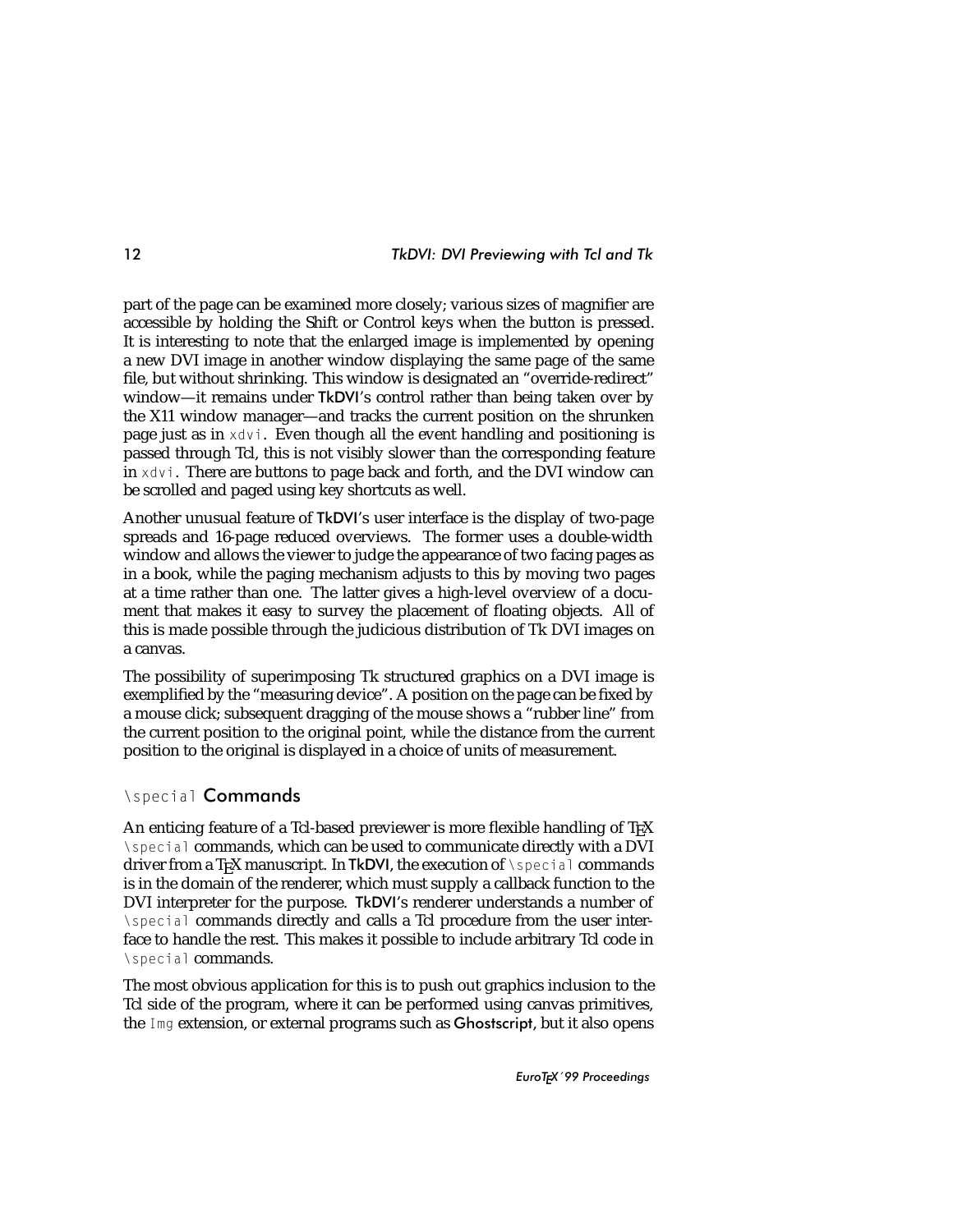the way to DVI files containing forms, interactive elements or World-Wide Web links. Of course it must be considered that device-specific extensions such as these go against the notion of a "device-independent" file format, but they can nevertheless be useful in some circumstances. Another straightforward application of this mechanism are "source specials", which correlate locations in the DVI file with input file names and lines and make it possible to jump from a position in the DVI window to the approximate place in the corresponding T<sub>E</sub>X manuscript. For this, the previewer must know how to communicate the input file name and line number from the \special to the editor, and Tcl makes this easy to do and configure.

An important issue in connection with this concerns security: what if a DVI file contains evil Tcl code that will format a viewer's hard disk? Fortunately, Tcl offers a mechanism [\[7\]](#page-13-6) to execute untrusted code in a restricted environment where dangerous operations such as file access are not available in the first place. It is still possible to arrange for limited access to Tk for this code, so the Tcl code in a \special could, for example, display graphics within a specifically designated area on the page.

### Future Plans and Possibilities

While TkDVI is already quite usable as a program, work on it is by no means finished. The most glaring omission to date (beginning of July) is the lack of a mechanism for the inclusion of PostScript graphics. The Img extension offers limited access to Ghostscript, but it seems that for our requirements a purpose-built mechanism is necessary. This is still to be investigated in detail.

At the C language level, an interesting area to look at deals with color. The requirements for color management are set out succinctly in [\[9\]](#page-14-1), and work is ongoing to re-cast and extend TkDVI's \special mechanism in the light of that paper. Basic color support has been implemented on a prototypical basis, but limitations in the anti-aliasing procedure make it difficult to support cases which are easily handled in a program such as dvips.

The user interface offers many fascinating possibilities, mainly through the flexibility of Tcl/Tk. Some ideas that have been thrown around include an annotation mechanism for DVI files where a viewer could mark up and comment the DVI material in different colors. The marks and comments would then be written to another file which could be sent back to the original author. In connection with source specials, this would make for a very powerful copy-editing environment.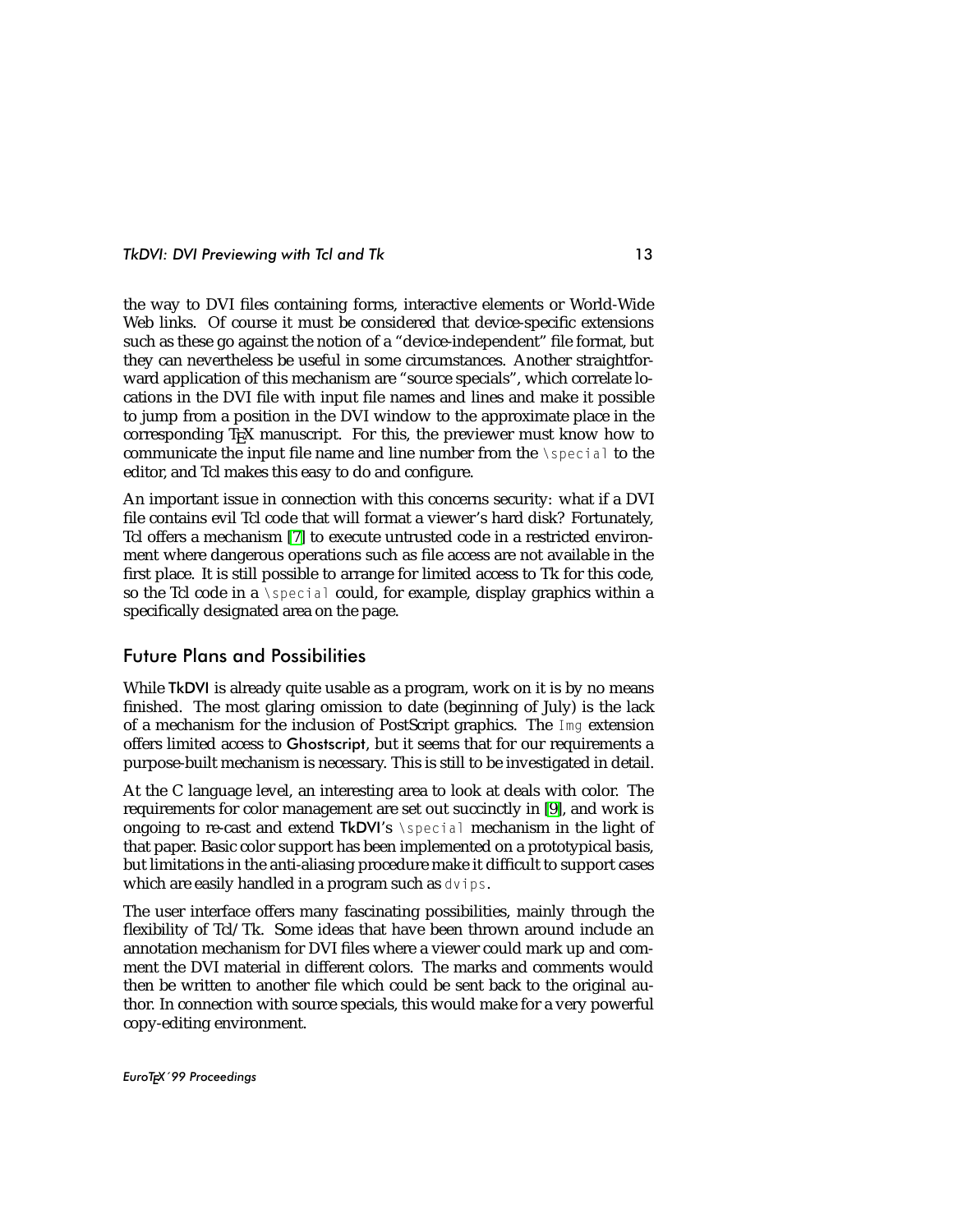Color and a user interface modified for full-screen display would make TkDVI into a powerful presentation tool, especially for mathematical material, which is notoriously mishandled by other such programs. This could be augmented with animations, multimedia etc. through \special commands. Since Tcl/Tk can handle multiple X11 displays at the same time, it would also be possible to "project" such a presentation onto a number of screens in a classroom, controlled from the teacher's workstation.

Many of these applications can be supported by conventional DVI previewers only through massive development work at the systems programming level. A scripting language such as Tcl brings such experiments within the compass of people who do not usually fancy hacking the innards of a DVI previewer. Therefore:

GO FORTH now and create masterpieces of the previewing art!

<http://www.tm.informatik.uni-frankfurt.de/~lingnau/tkdvi/>

## <span id="page-13-5"></span>**References**

- <span id="page-13-3"></span>[1] Karl Berry: "*Kpathsea library*", GNU Info file, see, for example, <ftp://ftp.dante.de/tex-archive/systems/unix/>, October 1997.
- <span id="page-13-4"></span>[2] Karl Berry: "*Web2c*", GNU Info file, see, for example, <ftp://ftp.dante.de/tex-archive/systems/unix/>, December 1997.
- [3] Donald E. Knuth, David R. Fuchs: "T<sub>F</sub>Xware", Stanford Computer Science Report 1097, Stanford University, Apr. 1986, see in particular §84 and §85 of "*DVItype*", which is available, e. g., from <ftp://ftp.dante.de/tex-archive/systems/knuth/texware/>
- <span id="page-13-2"></span><span id="page-13-1"></span>[4] Jan Nijtmans: "*Img Homepage*", See <http://home.wxs.nl/~nijtmans/img.html>, July 1999.
- <span id="page-13-0"></span>[5] John Ousterhout: "*Tcl: An Embeddable Command Language*", in *Proc. USENIX Winter Conf.*, pp. 133–146, January 1990.
- <span id="page-13-6"></span>[6] John Ousterhout: "*Tcl and the Tk Toolkit*", Addison-Wesley, Reading (MA), 1994.
- [7] John K. Ousterhout, Jacob Y. Levy, Brent B. Welch:<br>"The SafeTcl Security Model". Draft paper, see "*The SafeTcl Security Model*", Draft paper, see <http://www.scriptics.com/people/john.ousterhout/safeTcl.html>